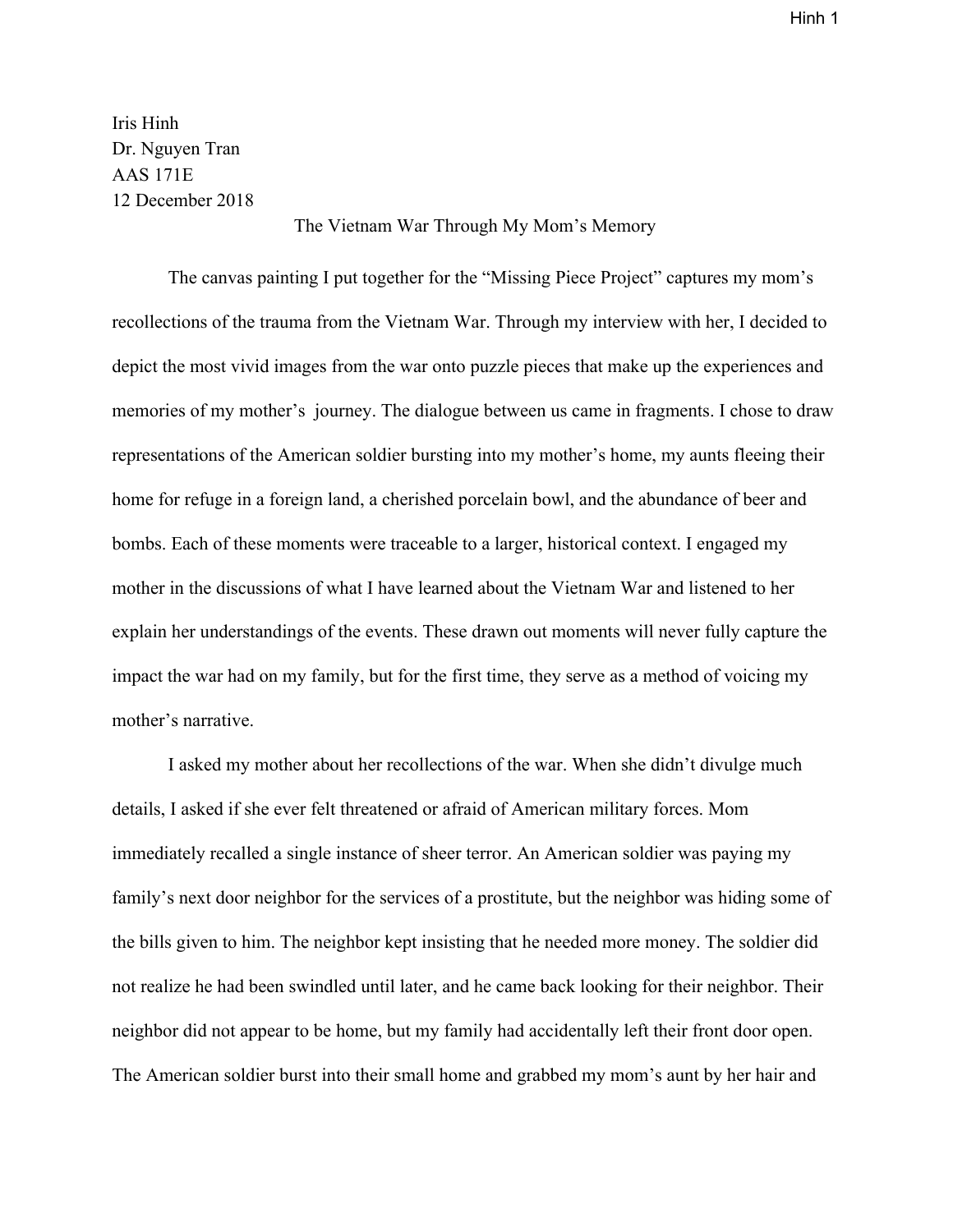beat her in retribution. My mom was in her mid-teens and her siblings were anywhere from five-years-old to their early twenties. They all cowered under a table and watched, unable to communicate or understand the demands of the soldier. Through the American perspective on the Vietnam War, most soldiers viewed their roles as powerful heroes to the South Vietnamese. After the war had ended and the U.S. left Vietnam, veterans began expressing their moral regret in participating in acts of brutality. The mindset and horrors of the war led soldiers to "rape, torture, burn villages, execute, shoot children, throw prisoners out of helicopters, and mutilate bodies" (M.S.S. 3). My mom recalled hearing about some of the heinous actions of American soldiers, but she mainly associated South Vietnamese fears to be towards the North Vietnam forces. In my mom's recollections, American soldiers were still fighting for the right goal, freeing the South of communism. Some of my family's understandings of the war are different due to their residence in Saigon, which is removed from the main rural warfare.

I had never completely understood the process of my family's refugee and immigration process until my mom explained it to me. In 1975, two of my mom's older sisters were sent on separate fishing boats on a week-long journey to America. They were forced to crouch for the whole trip, relieving themselves in that position next to eight hundred other refugees on a twenty-four-foot boat. They were not allowed to bring any food, water, or belongings. My aunts hid a few, small, dried sugar drops with lemon and gold pieces in their clothing. The refugees travelled along the coasts to camp on the shores every few days. Three years later, another two of my mom's older sisters were sent to the U.S. on another boat. These sisters were on the same vessel. Many pirates knew people were fleeing Vietnam and demanded gold from refugees. One of my aunts was almost a victim of rape when she could not offer any gold to pirates. After ten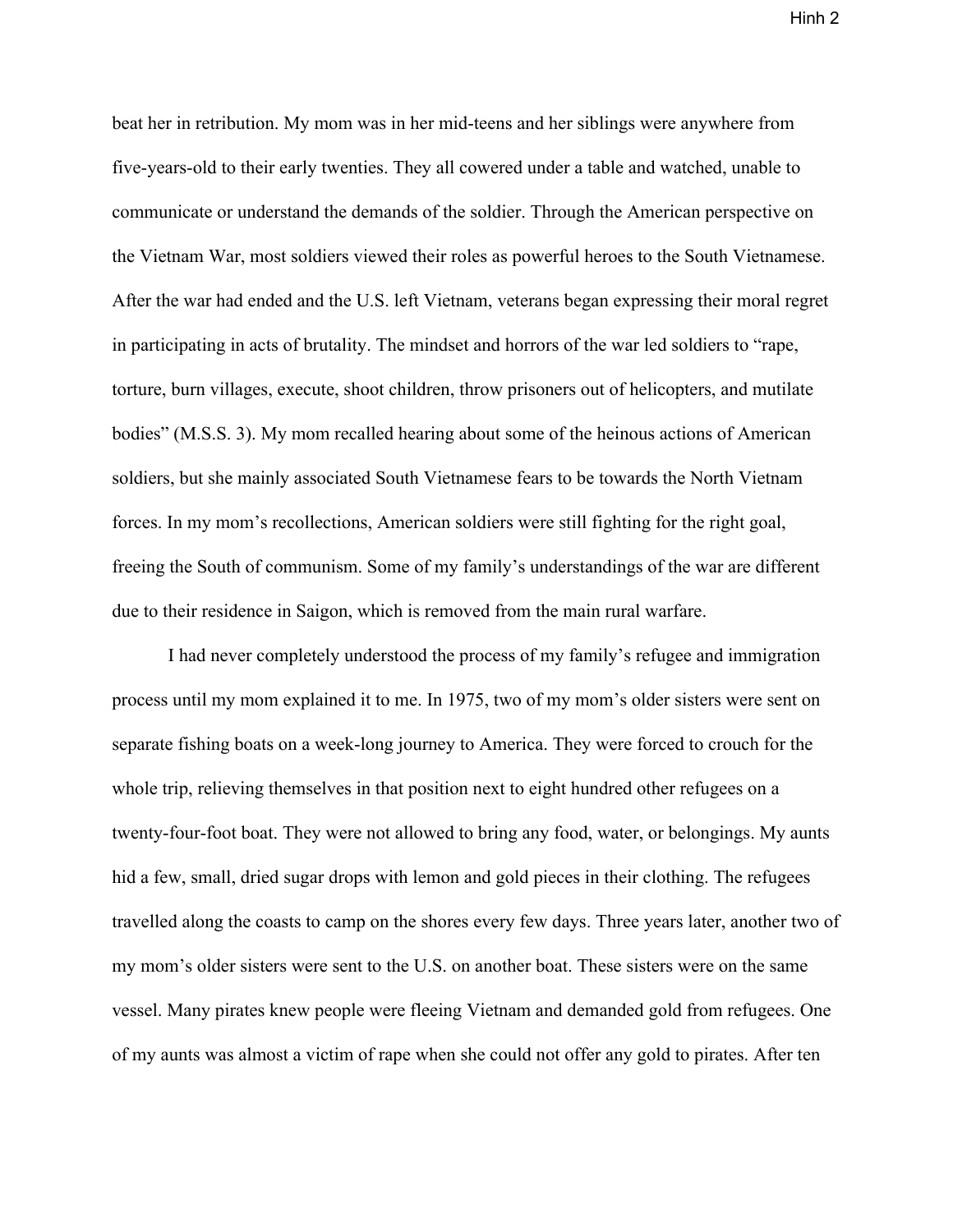years, my grandpa decided it was time for the rest of the family to immigrate to America. Many of the "boat people" died from "drowning, starvation, thirst, illness, storms, shipwrecks, and violent pirate attacks" (Tran 1). Millions of people fled the communist regime and the aftermath of the destructive war. The lives lost in seeking a new home often went unaccounted for. Families were separated, and many people died from the dangerous conditions. These journeys are often overlooked in the remembrance of the lives lost from the Vietnam War. Although my family was fortunate to not have any members lost or perish in the vast sea, it was a grueling voyage. Many relatives were separated or were lost to the mercy of the vast ocean.

During my interview, my mom was serious and saddened by most of the memories from the war. Her eye lit up and she smiled when she recalled the family's treasured, pristine bowl. My mom emphasized the poverty her siblings and parents lived in. Mom and her nine siblings could only purchase one meal a day with the money my grandpa provided them. They owned a single bowl that was presentable. When the children would get food, they passed around the bowl. One person would use the bowl to buy food and come back to eat it in another broken bowl in the house while another sibling took the prized bowl out for their meal. They did not want other people to mock the family's lack of basic items. Looking back, my mom recalls this bowl with great humor because it reminds her of a starkly different time that seems a bit strange by the standards of living and lifestyles in the U.S. today. This simple, pristine bowl was a cherished possession to my family. It serves as a reminder for my mom and her siblings of their history and humble upbringings.

As for the nature of American soldiers, my mom repeatedly described them as "mess." She elaborated that the soldiers would always be drinking beer, looking for prostitutes, and

Hinh 3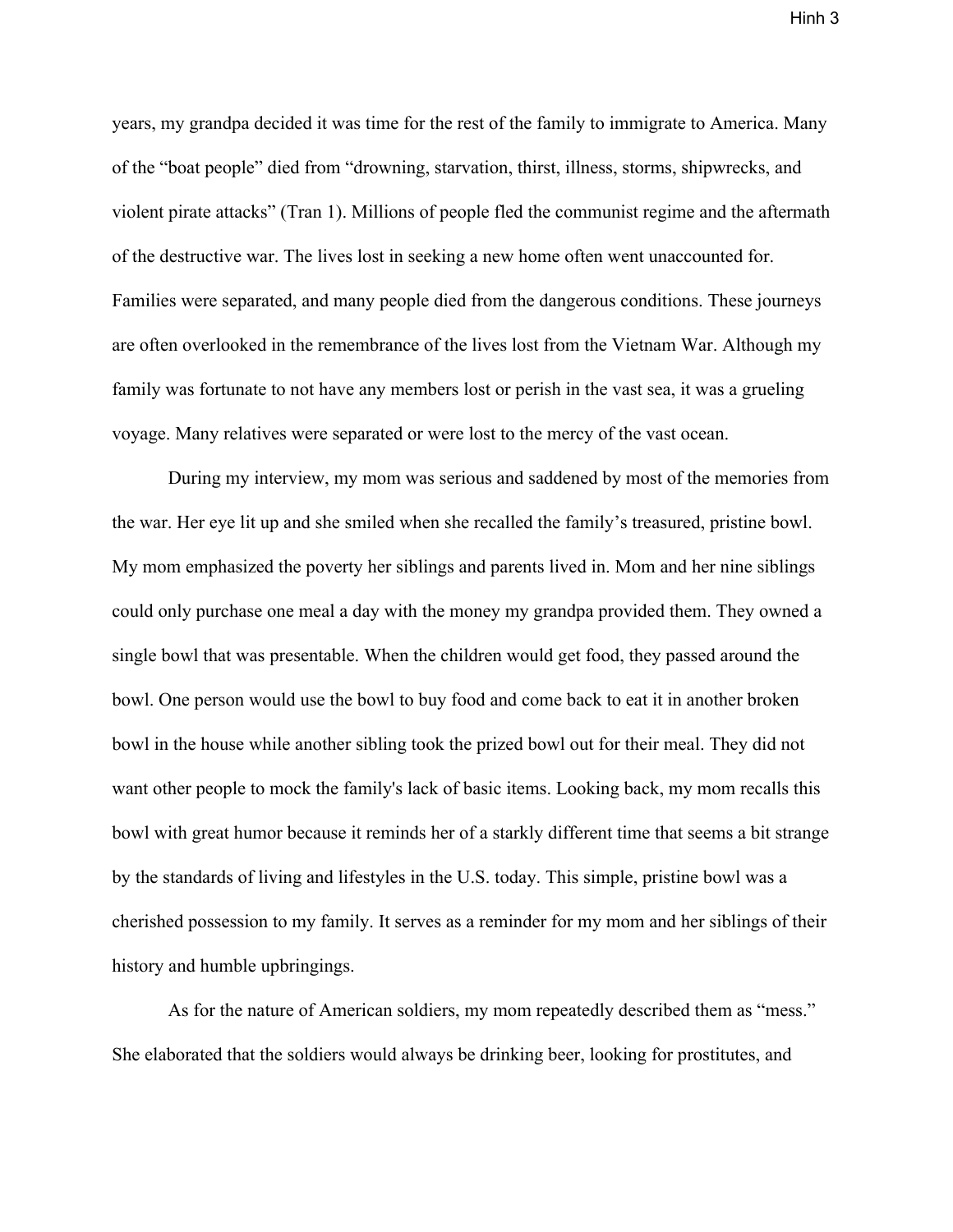fighting with each other. However, my mom shared the general sentiment of believing American soldiers were fighting for the right side in the conflict. In addition, my mom recalled little personal experiences and information on Agent Orange and bombings, saying that most of the deadly warfare occurred in the rural areas of Vietnam. She further stated that the majority of "cunning" and ruthless mass killings were done by the North Vietnamese on civilians. When I mentioned that many U.S. could not distinguish between villagers and the Viet Cong, my mom admitted the American forces aired on the safer side by killing the Vietnamese people they encountered. This aligns with the retellings in Hollywood media, films, and plays which integrate the possibility of "communist infiltrators [hiding] among the villagers" (Woodman 4). Adding to the benevolent and just American narrative, these retellings erase the lived experiences and suffering of the Vietnamese villagers whose homes were burned down. Vietnamese were slain, abused sexually, and were ultimately controlled at the mercy of American soldiers, even though the U.S. entered the war to aid the South. Although there is a deeper array of history and trauma to the military strategies, I chose the beer and bomb as representations of my mom's initial descriptions of American impacts made on the people of Vietnam.

Giving voice to my mom's memories and experiences sheds light on the individual narratives of the Vietnam War that are often lost in the American mainstream portrayals. Vietnamese refugees are considered "lucky" or even indebted to the freedom granted in becoming citizens in the U.S. My mom's sisters' journey on the fishing boats is not the typically imagined and glorified aspect of refugee experience. Although my mom and her siblings expressed gratitude to escape communism in Vietnam, they each worked two to three jobs and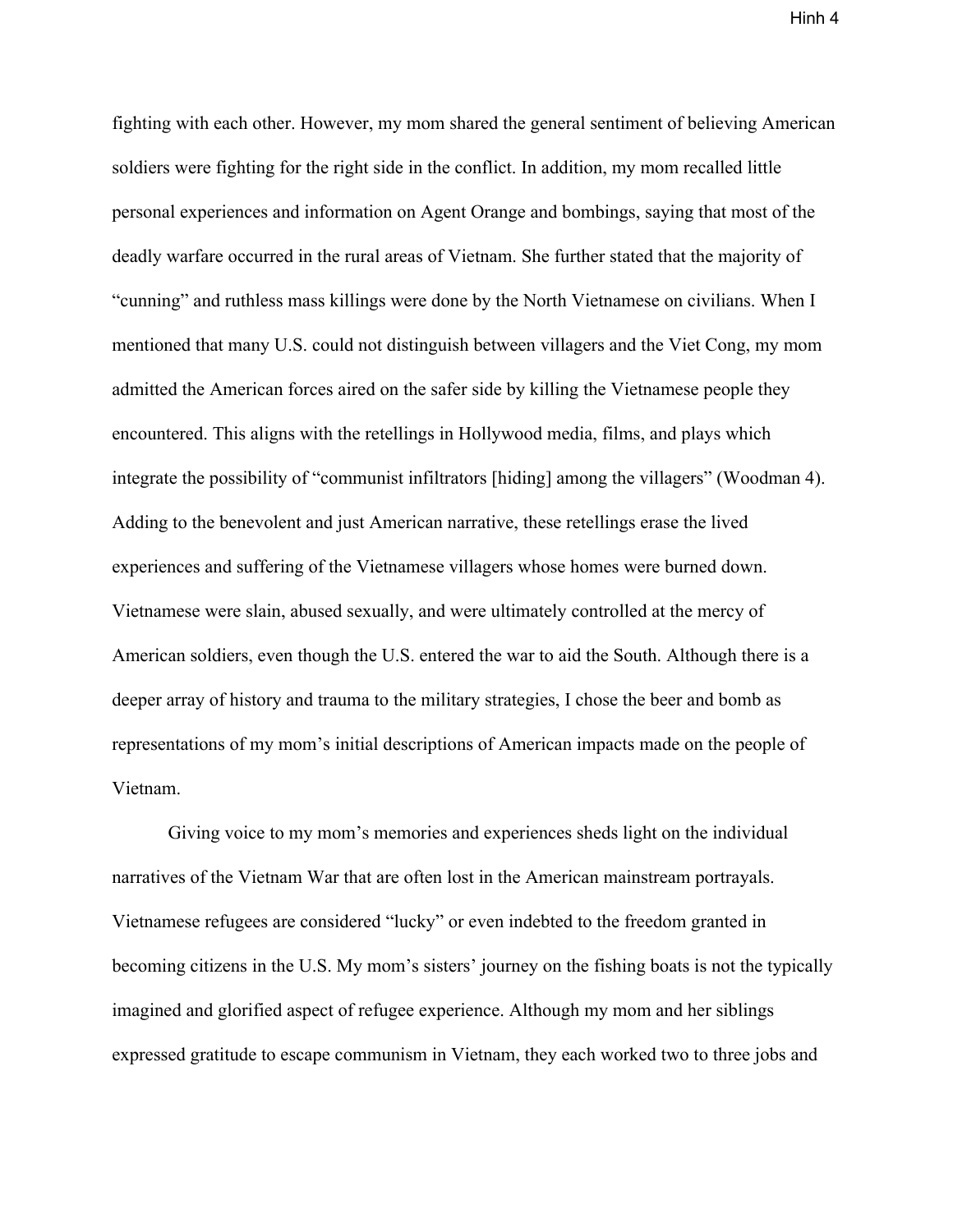shared a single home in San Diego. The decades of strenuous labor clashes with the idealization of the American Dream. Vietnamese refugees did not assimilate into a "melting pot" in the U.S. Rather, they are real, individuals with histories and trauma from the war. The U.S. intervention in the Vietnam War served their self-interested security and democratic agendas. Losing the war, encapsulates more than the loss of American lives, families ripped apart, and PTSD. The South Vietnamese are abandoned to seek refuge among the very people who destroyed their villages and murdered innocent civilians. My mom was not fully aware of the power behind her recollections in disrupting the common history told from the American perspective, but I hope to slowly explain it to her.

The interview opened up the relationship between my mom and me to discuss hardships and appreciation of the past. My mom was not as forthcoming about the violence of the Vietnam War, but I kept inquiring about aspects we learned in class, such as Agent Orange, American soldiers slaughtering civilians, and the fishing boats. I had always struggled to understand how I did not know the full story of my family's immigration and refugee status. Our Chinese ethnicity and Vietnam War experience was also confusing to explain to others who asked if I was Vietnamese. I have always felt uncomfortable and uncertain about my roots as a Chinese American, but I was curious. After the prodding interview and some tears shed from hearing the poverty and fear my family lived through, I asked my mom why she did tell me all this before. My mom thinks of all these memories as in the past and not necessarily connected to her identity or relevant to her life today. In contrast, studies have found a sense of not belonging to be rooted in not knowing much about their Southeast Asian identity, leading to a crisis for many second generation Asians in America (Le Espiritu, 143). Through Asian American Studies courses, I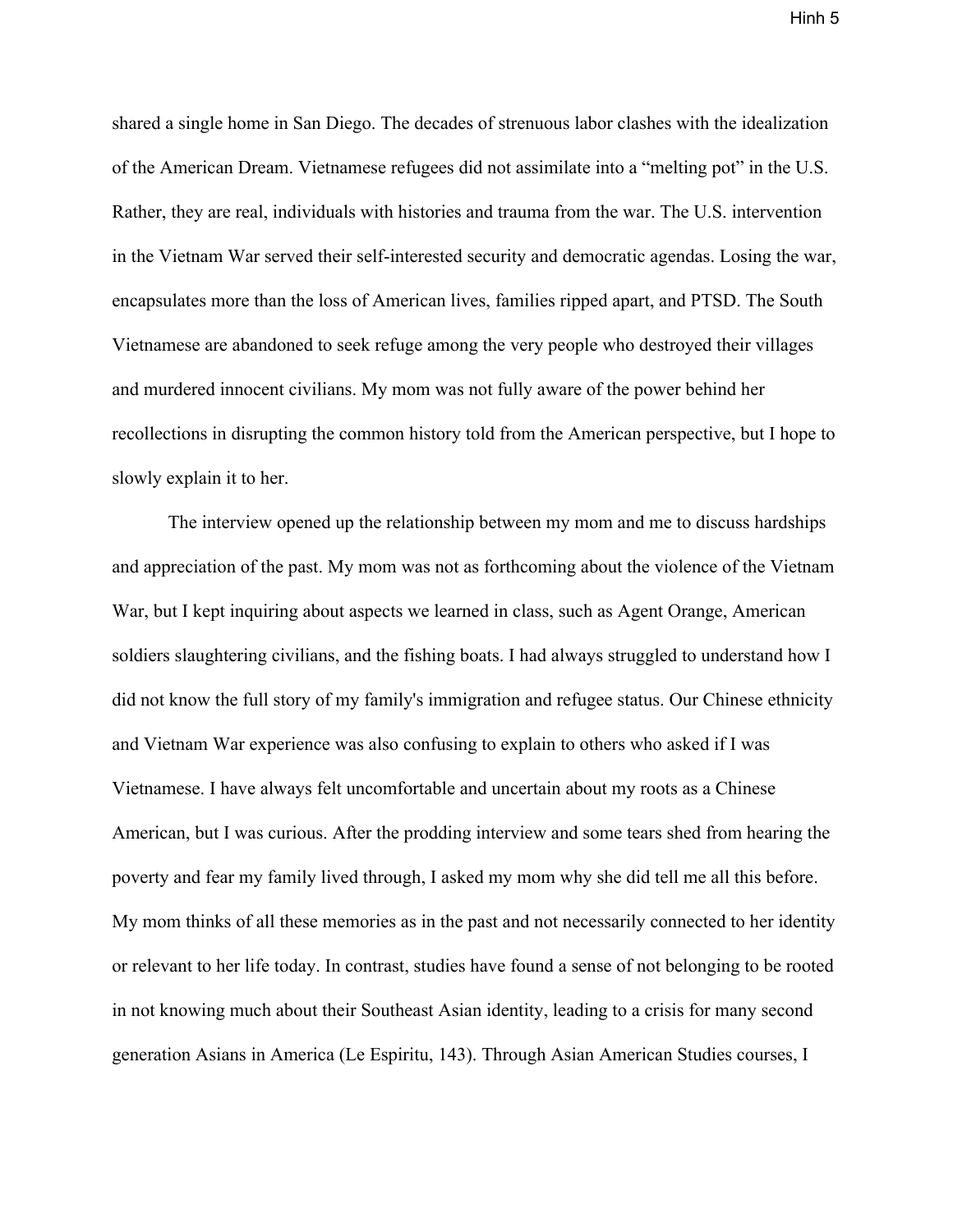have been able to explore my ethnic identity, but it is starkly different from being able to connect to familial experiences. I attempted to explain to my mom how important it is for memories, like hers, to be shared and spoken within the younger generations. We need to know the realities about our ancestry and lives of those before us. Keeping these histories alive can anchor identities and open up dialogue between generations' knowledge and reflections. These lived experiences are not gone; they are integrated in the lives of Vietnamese refugees, immigrants, and those who have experienced the war firsthand.

There are many details that are not captured in this collage of pieces from my mom's memories of the Vietnam War. This is the beginning to a conversation that needs to be opened up among family members, students, and historical scholars. The Vietnam War impacted the lives of many refugees and immigrants in the United States, as well as abroad in Vietnam. The voices and memories need to be uplifted to start the process of healing. I chose to interview my mom and to create this puzzle of her story because these recollections are all parts to my mother's journey. I want to acknowledge that and encourage others to look past the pain seen at the surface of the Vietnam War. The villagers, "boat people," people unaccounted for, victims of bombings, Agent Orange, PTSD, and sexual assault are all victims of this war. The Vietnam Memorial was designed for the lives of American soldiers lost or missing from the war, but this main form of remembering omits many of the individuals affected. Opening critical discussions about the consequences and motives behind different perspectives helps bring a community full of hurt, resentment, and loss closer to closure. My interview with my mom will be the first of many difficult and raw conversations about my family. There is so much left to learn about the Vietnam War.